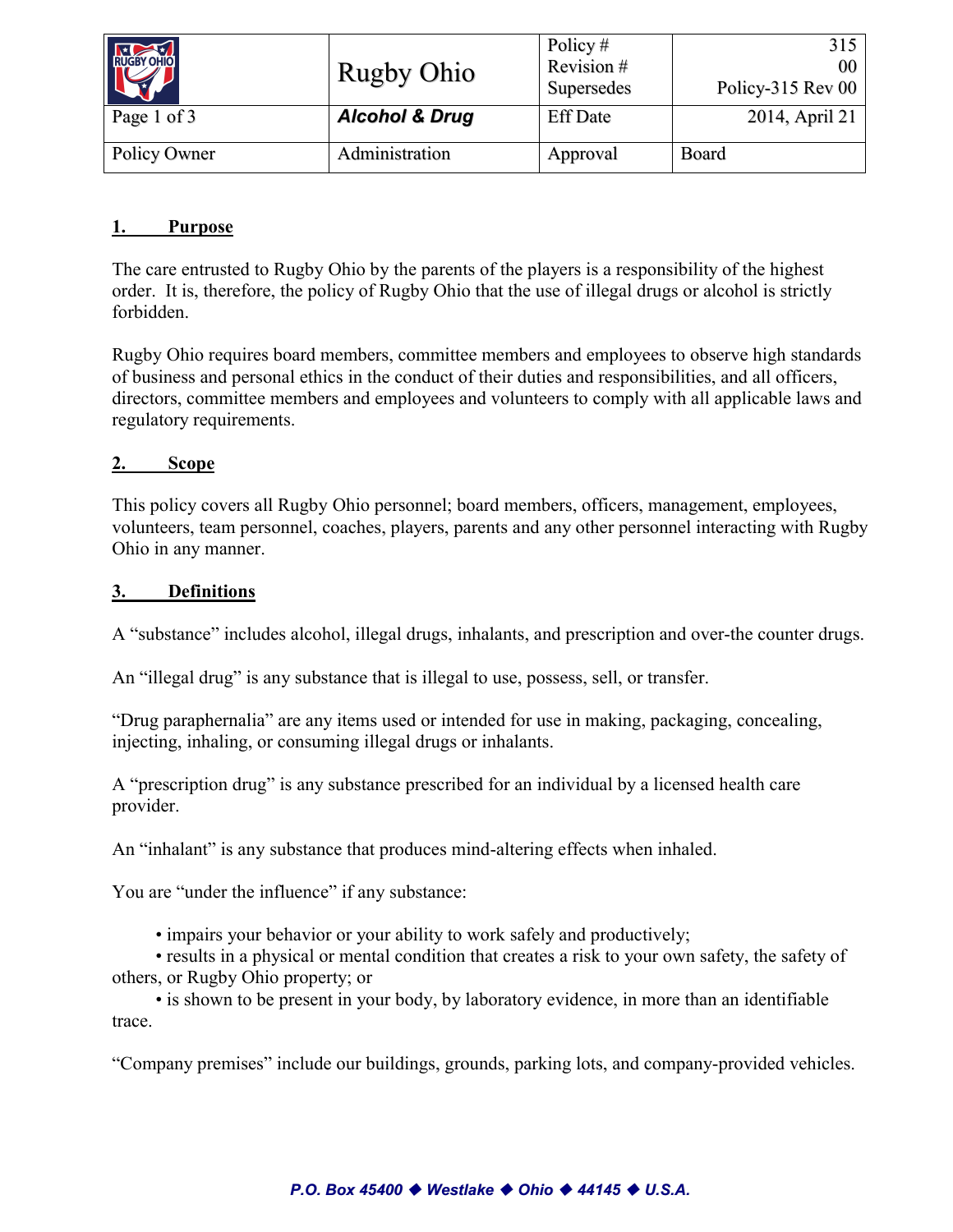| RUGBY OHIO   | <b>Rugby Ohio</b>         | Policy $#$<br>Revision #<br>Supersedes | 315<br>00<br>Policy-315 Rev 00 |
|--------------|---------------------------|----------------------------------------|--------------------------------|
| Page 2 of 3  | <b>Alcohol &amp; Drug</b> | <b>Eff Date</b>                        | 2014, April 21                 |
| Policy Owner | Administration            | Approval                               | Board                          |

## **4. Prerequisites**

None

## **5. Responsible Person(s)**

Board of Directors – Responsible for authorization. Executive Director – Responsible for development and implementation of the policy.

#### **6. References**

None

## **7. Policy**

## **Alcohol and Drug Abuse Policy**

Rugby Oho is a drug-free workplace. The purpose of this policy is to ensure the safety of all officers, directors, employees, members, players, coaches, and affiliates, and to promote productivity. This policy applies to all employees, contractors, and temporary workers. Substances covered under this policy include alcohol, illegal drugs, inhalants, and prescription and over-thecounter drugs.

We reserve the right to inspect our premises for these substances. We reserve the right to conduct alcohol and drug tests at any time. We may terminate your employment or association with Rugby Ohio if you violate this policy, refuse to be tested, or provide false information.

## *Rules*

You must follow these rules while you are on company premises and while you conduct company business.

The rules apply any place you conduct company business, including a company vehicle or your own vehicle:

- 1. You may not use, possess, or be under the influence of alcohol on company premises. If management approves, you may drink moderately at certain off-premises, businessrelated meetings or social gatherings.
- 2. You may not use, possess, or be under the influence of illegal drugs.
- 3. You may not sell, buy, transfer, or distribute any drugs. It is against the law to do so, and we will report such actions to the authorities.
- 4. You may not use, possess, sell, buy, transfer, or distribute drug paraphernalia.
- 5. You may not use or be under the influence of inhalants.